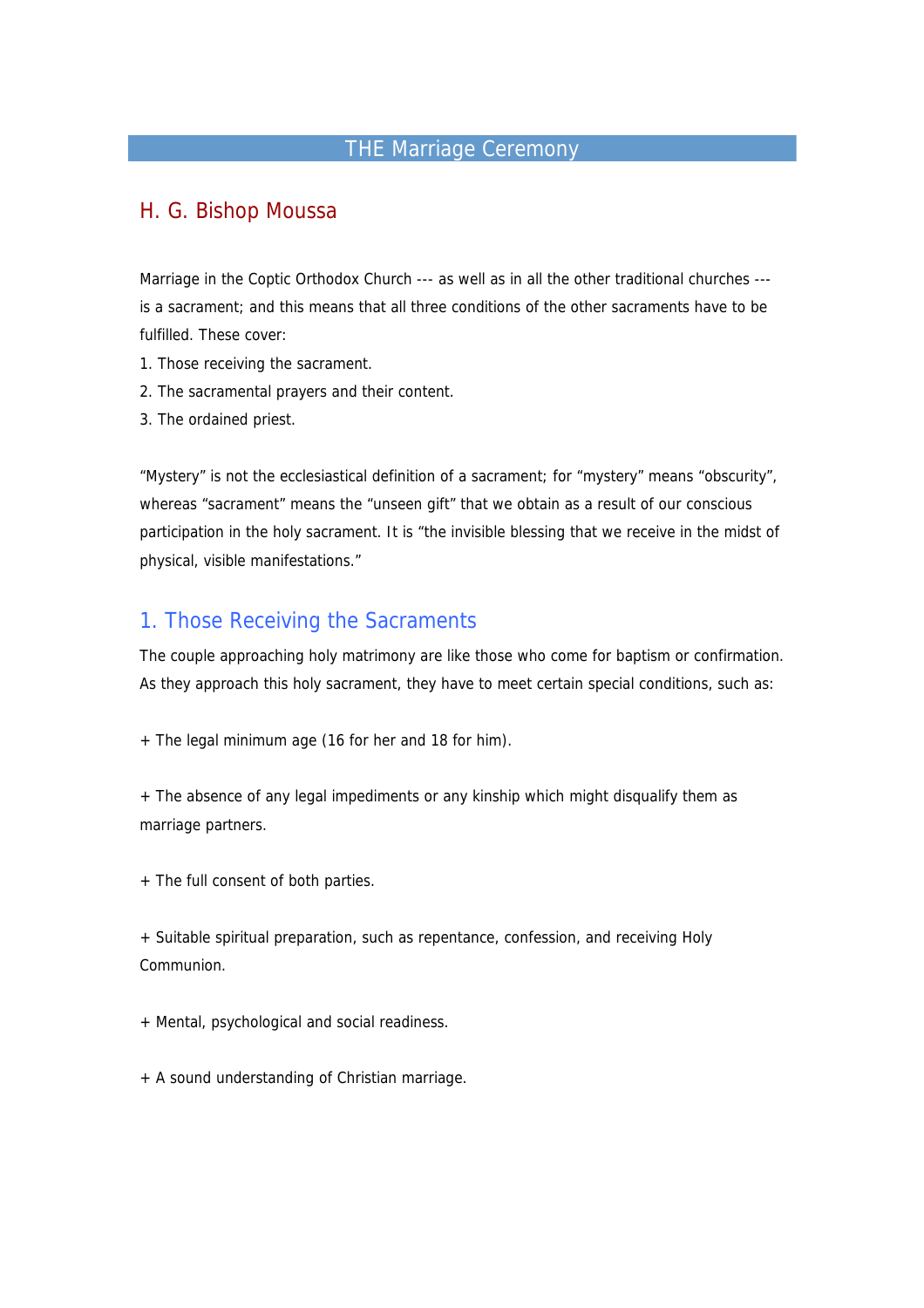## 2. The Sacramental Prayers and Their Content.

Everything is "sanctified by the Word of God and prayer" (1 Tim. 4: 5). So are the bride and groom. They must listen carefully to extensive prayers, to readings from St. Paul's epistles, the Psalms, and the Gospels. These deal with every aspect of Christian marriage. The couple are also anointed with holy oil. It is above all after they have been anointed in the name of the Holy Trinity three times that they receive the Spirit of God and He makes them one in Christ.

#### 3. The Ordained Priest.

If the sacrament is to be effective, the priest is essential, for he has the authority of the church to carry it out. It is not just the prospect of parenthood for the bride and groom, or even the spiritual aspects of a marriage that are involved in the performance of the sacrament. The sacrament also involves canonical rites, and these depend on the ecclesiastical authority handed down to the priest.

As a holy sacrament, marriage requires canonical prayers. In those prayers we call on God's Spirit to bless the bride and groom and to sanctify their union. Is it possible for that to happen in a civil marriage, a marriage by private contract or in a mixed marriage between persons from different religious backgrounds? Definitely not! For those marriages are made by man and not of God, and Christianity rejects them.

# The Wedding Ceremony

It includes successive important steps. In fact, the ceremony used to take place between the Raising of Incense at Matins and the Eucharistic Liturgy, just as the rites of monasticism do now. For just as the monk becomes wed to the Lord, so do the bride and groom become wed to each other in the Lord. In this way, they are prepared to receive Holy Communion as the first action taken immediately after their marriage. In the old days, there was a custom, based on the Book of Tobit, that the newly married couple should spend the first three days of marriage abstaining from physical contact in order to deepen their spiritual love and thus to unite in and with the Lord.

#### 1. The Contract of Appropriation

The vow to belong to one another used to be taken immediately upon the engagement in the form of public prayers. However, these prayers have since been separated from the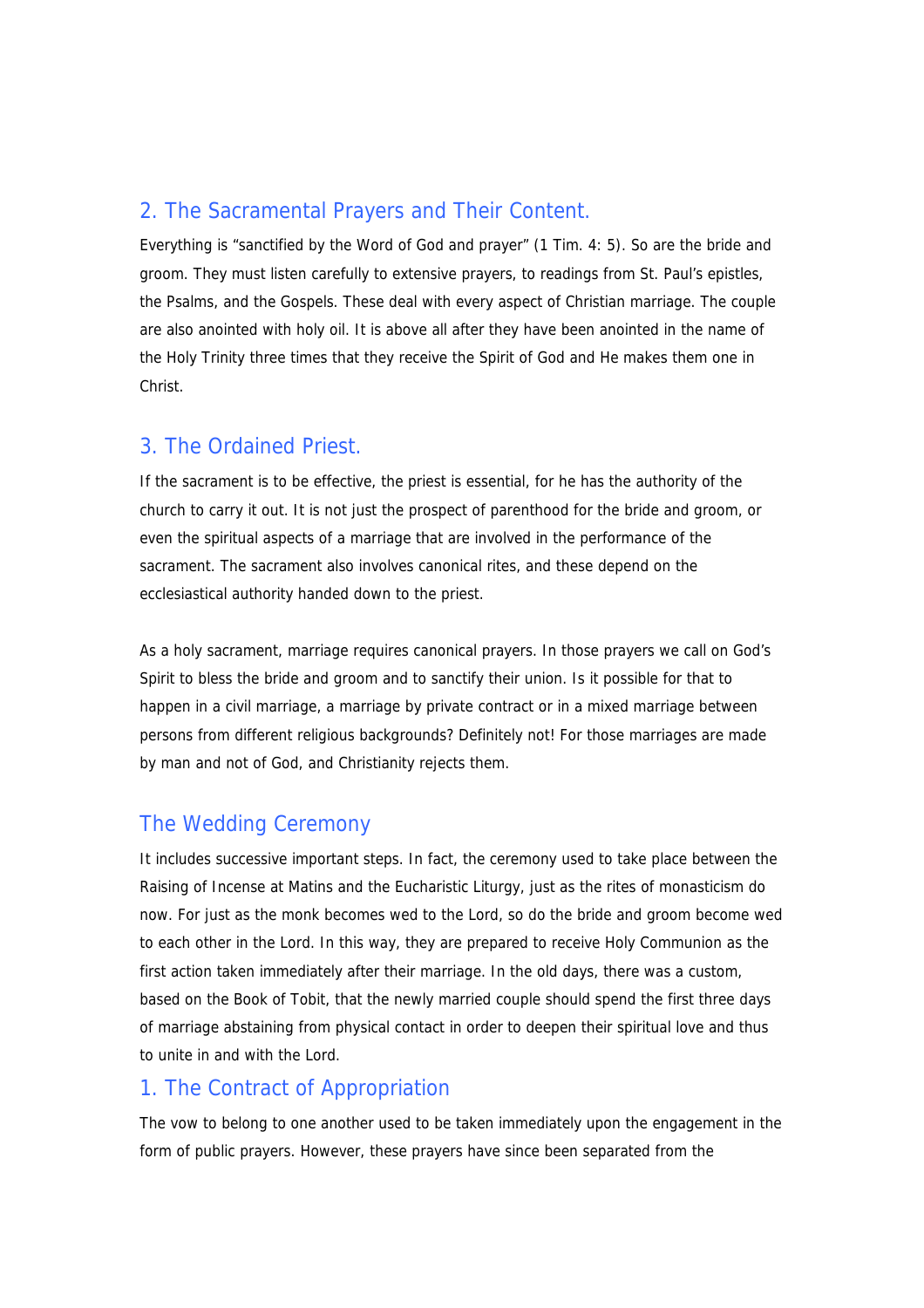engagement rites, for whereas the engagement can be broken, the 'contract of appropriation' is binding. Saying the prayers amounts to a real, legal marriage contract that cannot be broken except for legal reasons.

These prayers, or at least the most significant part of them, are now transferred to the wedding itself. We take from them the Triple Sign of the Cross which is at the heart of those prayers.

## 2. The Triple Sign of the Cross

This is just like the blessing given for the engagement: "In the name of the Father, the Son, and the Holy Spirit, One God. Amen! Blessed is God the Father, blessed is the only Son, and blessed is the Holy Spirit." This is done for the newly married couple and their wedding rings, as a blessing for the partners and for their partnership, and for the covenant of love between them.

#### 3. St. Paul's Epistle

A passage is read from St. Paul's letter to the Ephesians (5: 22 - 6: 3) in which the Apostle draws our attention to the proper foundations for the Christian home: a husband who loves his wife as much as himself and a wife who obeys her husband. As much as the husband gives love, the wife gives obedience and vice versa. It is a wonderful recipe for the unity and the continuity of the Christian home.

#### 4. The Gospel

After Psalm 19: "Like a bridegroom coming out of his chamber" (verses5,6) and Psalm 128: "Your wife shall be like a fruitful vine in the very heart of your house" (verse 3) are read, there follows the Gospel according to St. Matthew where the Lord stresses:

a. The law of monogamy (one wife): "He who made them at the beginning ' made them male and female'" (Mt. 19: 4).

b. The unity of the married couple: "The two shall become one flesh" (Mt. 19: 5).

c. The continuity of the marriage: "What God has joined together let not man separate." (Mt. 19: 6).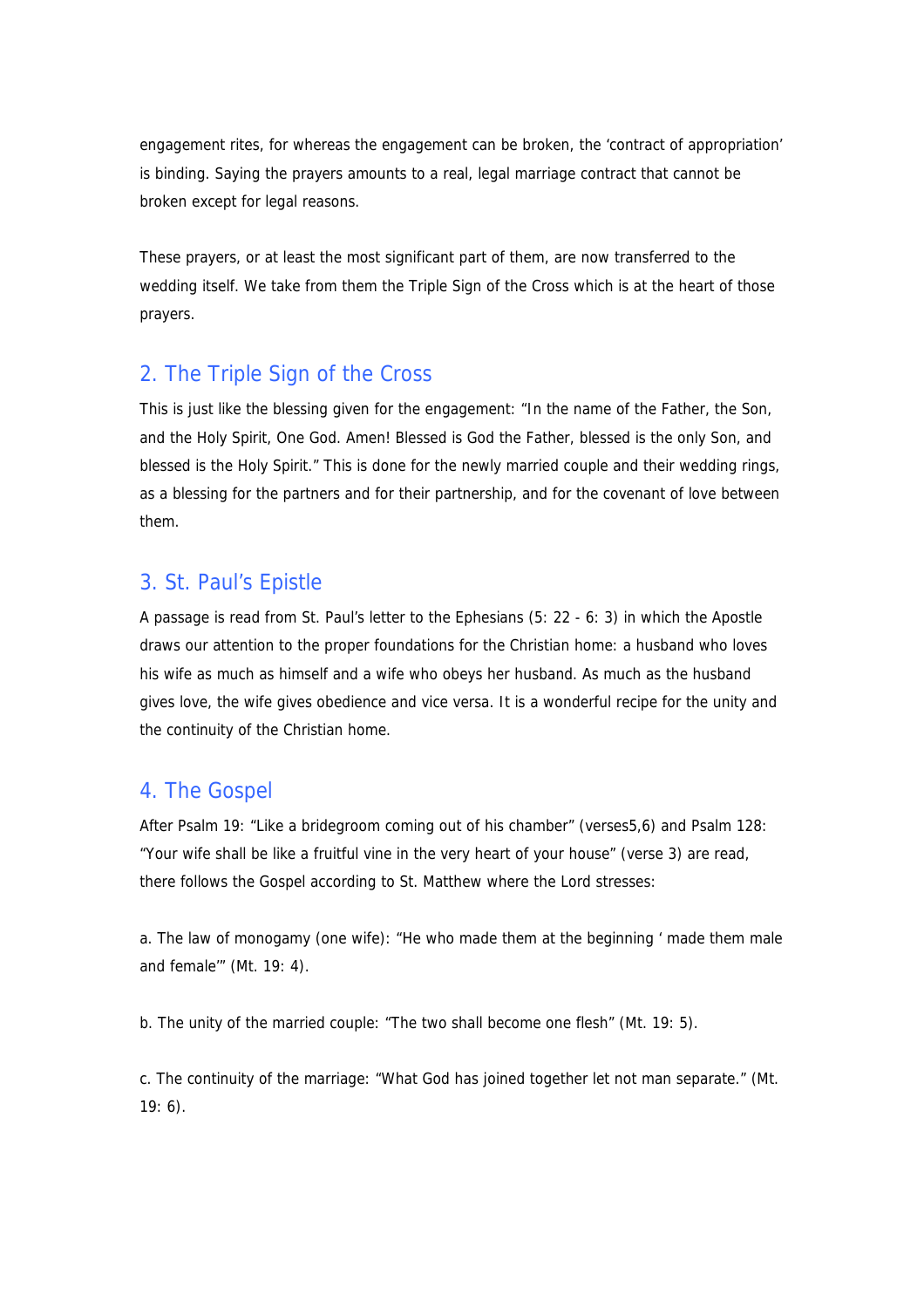## 5. The Litany

In this, the priest and all the congregation ask God for His mercy to bless the groom and bride as He blessed Adam and Eve, Abraham and Sarah, Isaac and Rebekah, Jacob and Rachel, Joseph and Asemath, and as He also blessed the wedding at Cana of Galilee by His gracious presence.

## 6. The Three Prayers

The priest asks for spiritual blessing and real unity for the couple, "That they may have happiness and keep the right faith, and enter into the mystery of joyfulness." He also prays that God will "Grant them prosperity, wisdom, and the blessings of salvation" and grant them godly children, "For life, O Lord, comes from You, and the fruit of life from the womb."

## 7. Anointing With Oil

This is done after a special prayer to bless the oil: "As a weapon for righteousness and justice; an anointing for purity and incorruptibility; radiance and beauty that will never fade, and a renewal and salvation for their souls, their bodies and their spirits." The deacons respond at the end of each section by singing a joyful 'Amen.'

## 8. The Chasuble and the Crown

The priest prays over the chasuble and the crown so that the couple may receive, "Crowns of glory and honor, blessing and salvation, joy and happiness, virtue and justice, strength and stability." Thus, when the priest crowns the newly married couple, this means crowning them in spiritual glory in their new church. When the groom puts on the chasuble, this means that he has become the family priest. He is to present daily sacrifices, such as prayers, praises and offerings, on the altar of Christian love and the altar of the inmost heart.

As for the wedding rings, they are a mark of the covenant of love. That is why they are transferred from the right hand to the left, which is closer to the heart.

#### 9. The Presentation

The priest presents the bride to the groom with a special prayer. Then he covers both their hands with a Communion napkin that was originally given to them as a preparation for Holy Communion. It is now just to remind them that they should receive Holy Communion at their earliest convenience.